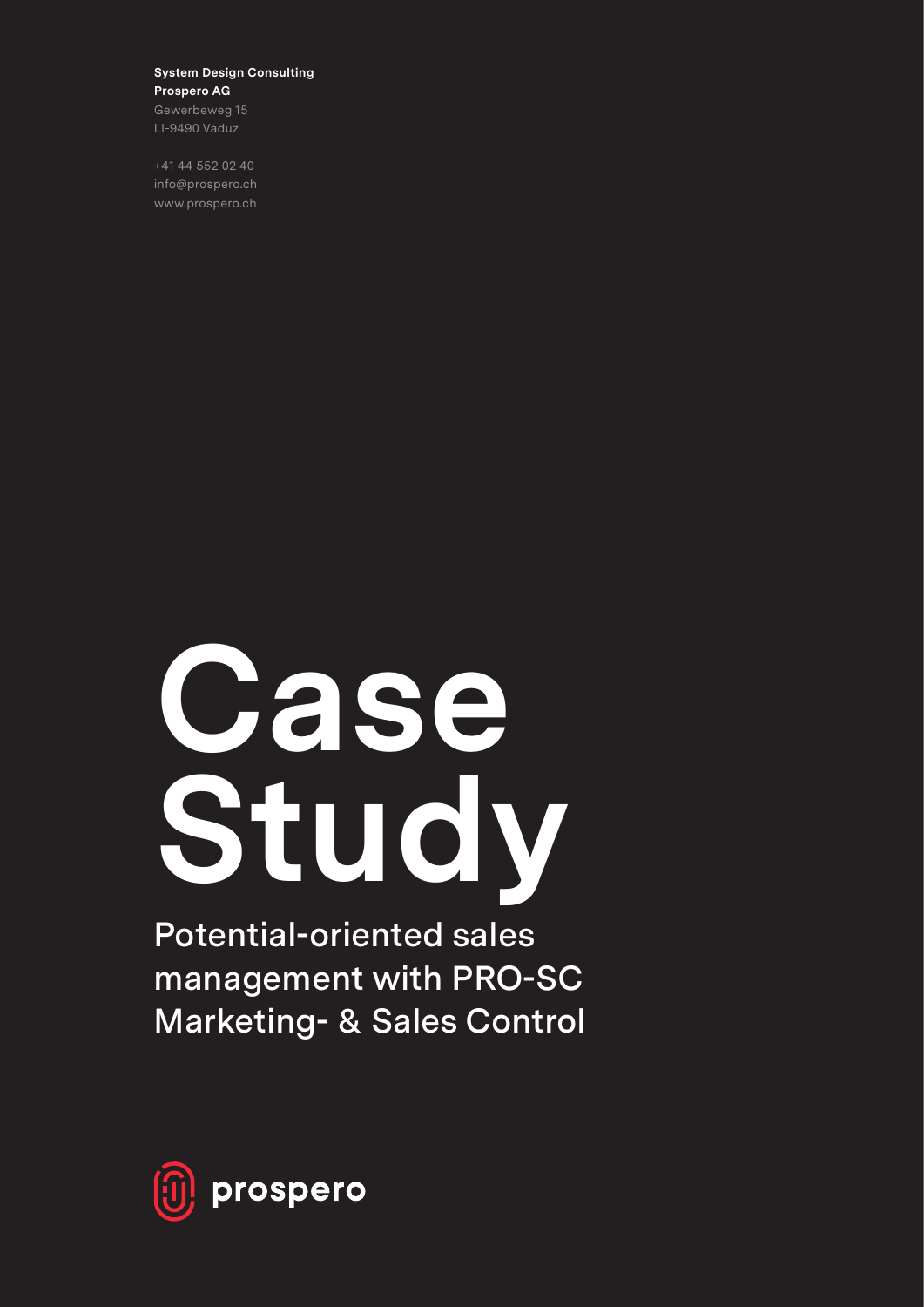**ABOUT SPARKASSE ZOLLERNALB** 



**The Sparkasse Zollernalb was founded in 1836. It is a public-law credit institution under the ownership of the Zollernalb district. It is a member of the Association of Baden-Württemberg Saving Banks and thus affiliated to the German Savings Banks and Giro Association.**

**The Sparkasse Zollernalb is a Savings Bank that operates the universal banking business. It is the market leader in its business area. The Sparkasse Zollernalb had a balance sheet total of EUR 3.377 billion in 2017 and customer deposits of EUR 2.599 billion. It has 50 branches/selfservice locations and 699 employees.**

**The Sparkasse Zollernalb is part of the Sparkasse-Finanzgruppe and thus also a member of its joint liability. It secures the existence of the institutions and ensures that they can meet all their liabilities even in the event of the insolvency of individual savings banks. The Sparkasse arranges building saving contracts with the regional «Landesbausparkasse», Deka open-ended investment funds and insurances of «SV SparkassenVersicherung». The Sparkasse Zollernalb cooperates with «Deutsche Leasing» in the area of leasing.**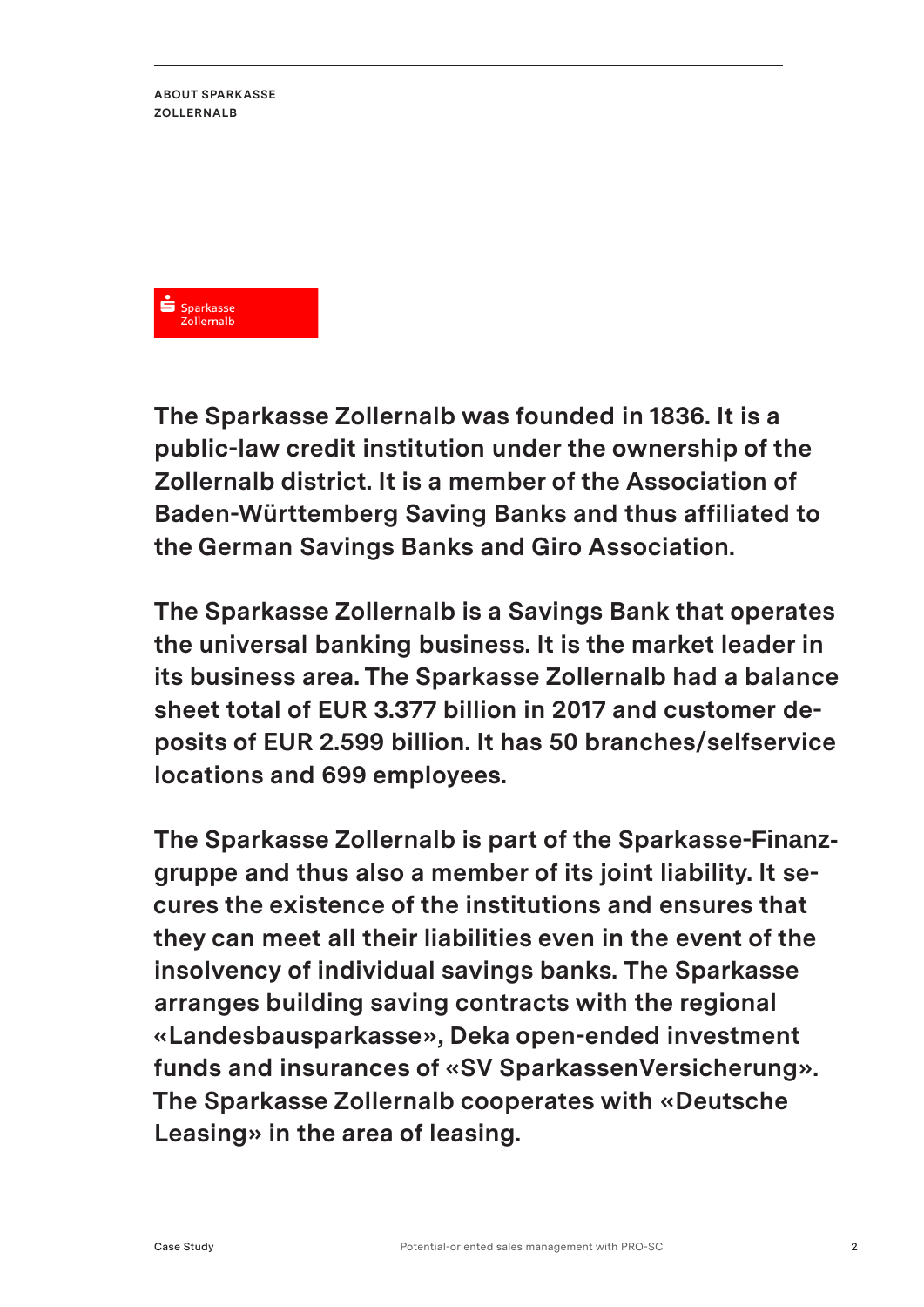## **Sales optimization**

A successful up-selling campaign for credit cards shows how sales potential can be optimally exploited. The Sparkasse Zollernalb used PRO-SC from Prospero to target potential customers. Gaining customers is costly, but losing them is easy. This makes it even more important to recognize additional potential among existing customers and to prevent threatening terminations in good time. But identifying these customers is sometimes like trying to find a needle in a haystack.

The Sparkasse Zollernalb took up the challenge of a targeted up-selling campaign for credit cards. For the first time, the Sparkasse used the PRO-SC tool developed by Prospero to prepare a sales campaign. The goal: to achieve the highest possible closure rate while at the same time keeping campaign costs low and using sales resources efficiently.

## **Initial Situation**

As a first step, the Sparkasse defined its sales targets for the credit card sector. The campaign concept was based on the following target: instead of addressing all standard credit card holders with a high scatter loss, only customers with a high potential for signing up for a gold credit card should be targeted.

In a second step, the data material was viewed and selected for customer analysis. Prospero examined the anonymous customer master data, payment transaction data, turnover data and customer portfolio data provided by the Sparkasse, as well as other relevant data from 12,500 standard credit card holders. This served as the data basis for the creation of the scoring model.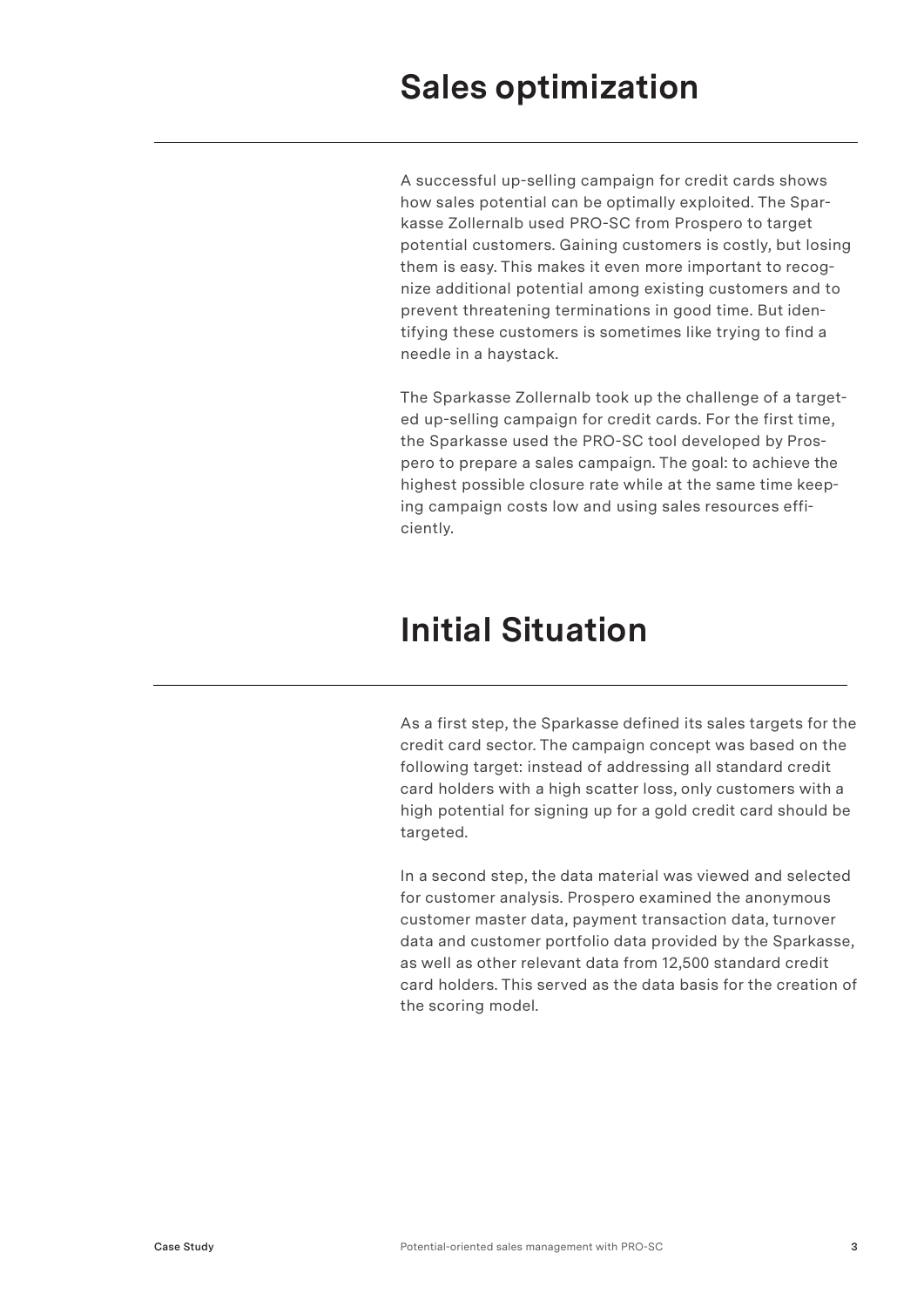With the software PRO-SC developed by Prospero, the data of the credit card holders were scored in order to divide them into different potential classes. First, the attributes of all data sets were weighted in model calculations in order to derive patterns relating to purchasing behavior and the probability of a transaction. Once the relevant patterns had been identified in model calculations, the customer data could be scored. By comparing the data with these patterns, the customers with the highest potential for the up-selling campaign were identified.

#### **UPGRADING WITH INTELLIGENT DATA**

**«The result of the campaign surprised and delighted us. Even after deducting all expenses for data analysis and the campaign, the result of the upgrading campaign now achieves a significantly higher contribution margin in the credit card business.»**

Birgit Schön, Marketing Private Clients Sparkasse Zollernalb

The use of a sophisticated software tool is mandatory due to the amount of data as well as the variety of patterns to be considered. This is because PRO-SC not only manages the scope and complexity of model calculations within the framework of a data mining analysis, but also takes into account the results of campaigns already implemented. In this way, the tool «learns» permanently and continuously delivers improved analysis results.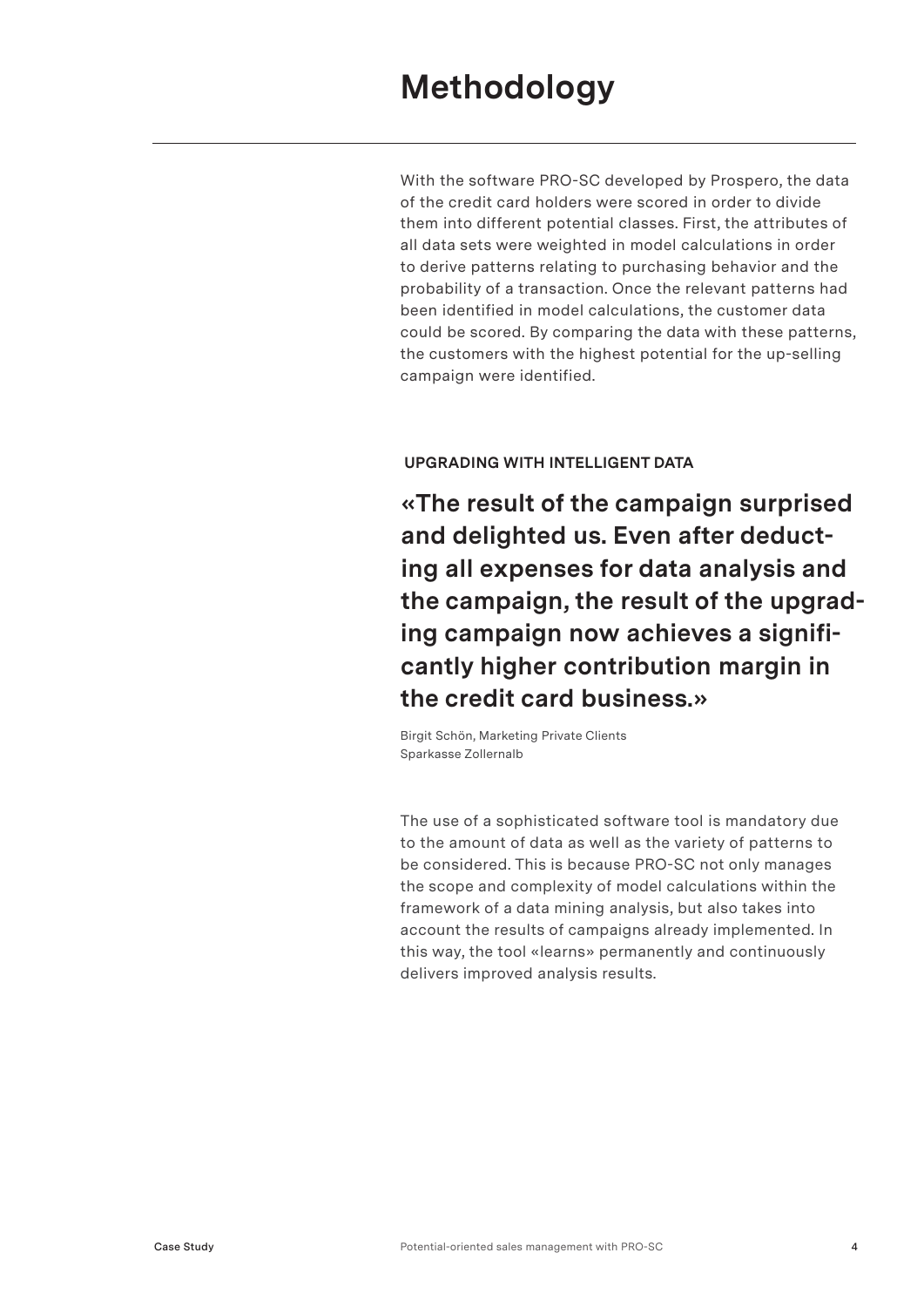The campaign results of the Sparkasse Zollernalb speak for the accuracy of the data mining analysis. In August the selected standard credit card holders received a mailing. In total, almost 20 percent of the customers identified in the scoring process have opted for the gold card within six weeks.

### **Successful sales control**

The economic advantages of an optimized customer approach are obvious. The qualified target group selection with this approach means on the one hand a double cost reduction: through the careful use of resources in sales, which is additionally motivated by the high closing rates and smaller lot sizes in campaigns.

On the other hand, a targeted approach with tailor-made offers leads to greater customer satisfaction and loyalty. The example of this upselling campaign shows that potential- oriented campaign management leads to sales success. Data mining is used for different products and target groups. For example, to identify potentials for investment and pension products. Also, for service products or the lending business. This method was used to determine with over 70 percent accuracy which good customers of an institution are at risk of churn.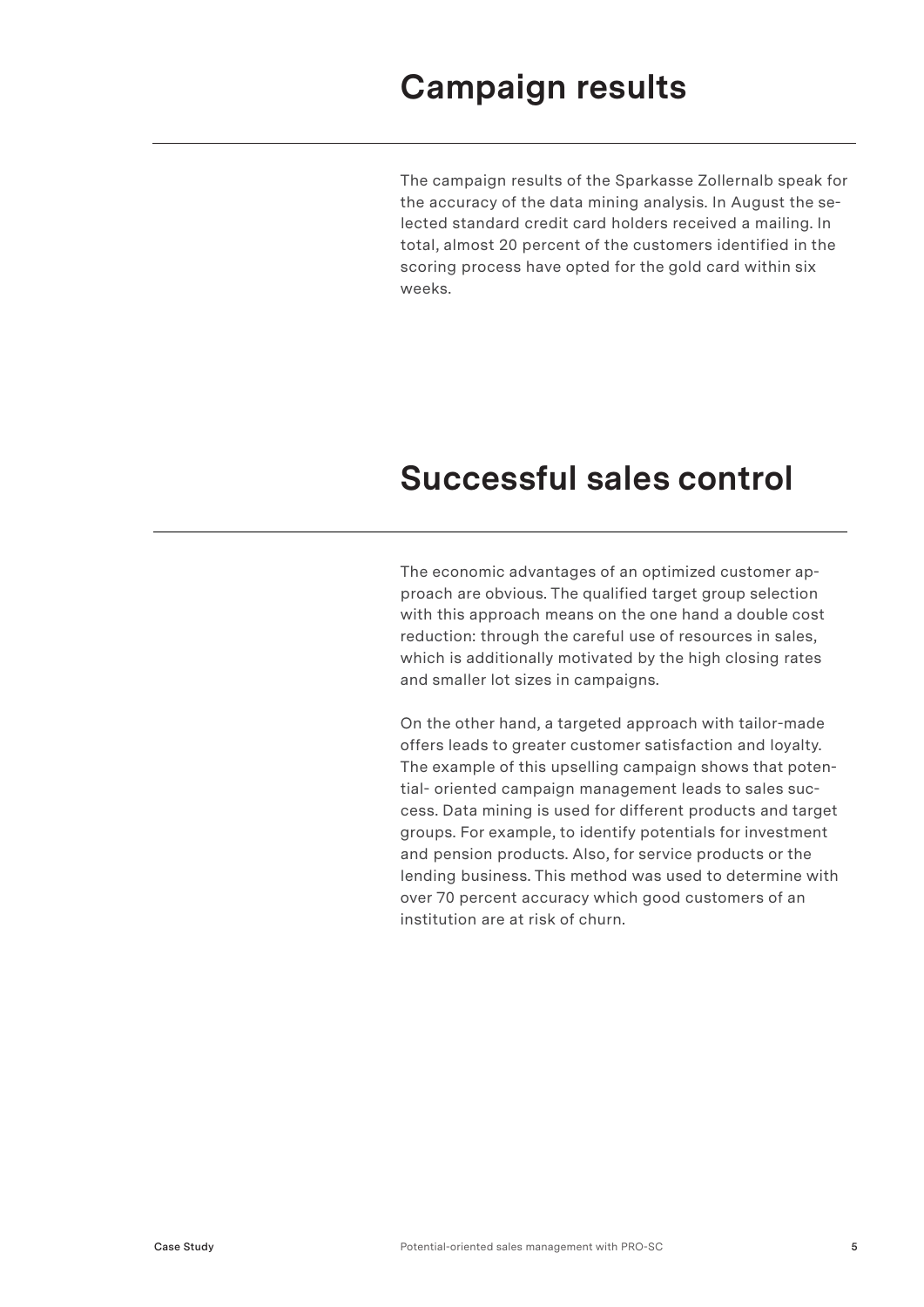With PRO-SC, sales potentials can be effectively identified and used. The instrument offers savings banks and Landesbanken the opportunity to design successful sales campaigns for various business areas in a resource-saving and targeted manner. Within the framework of optimized sales management, the method makes an important contribution to increasing earnings and to the success of the company.